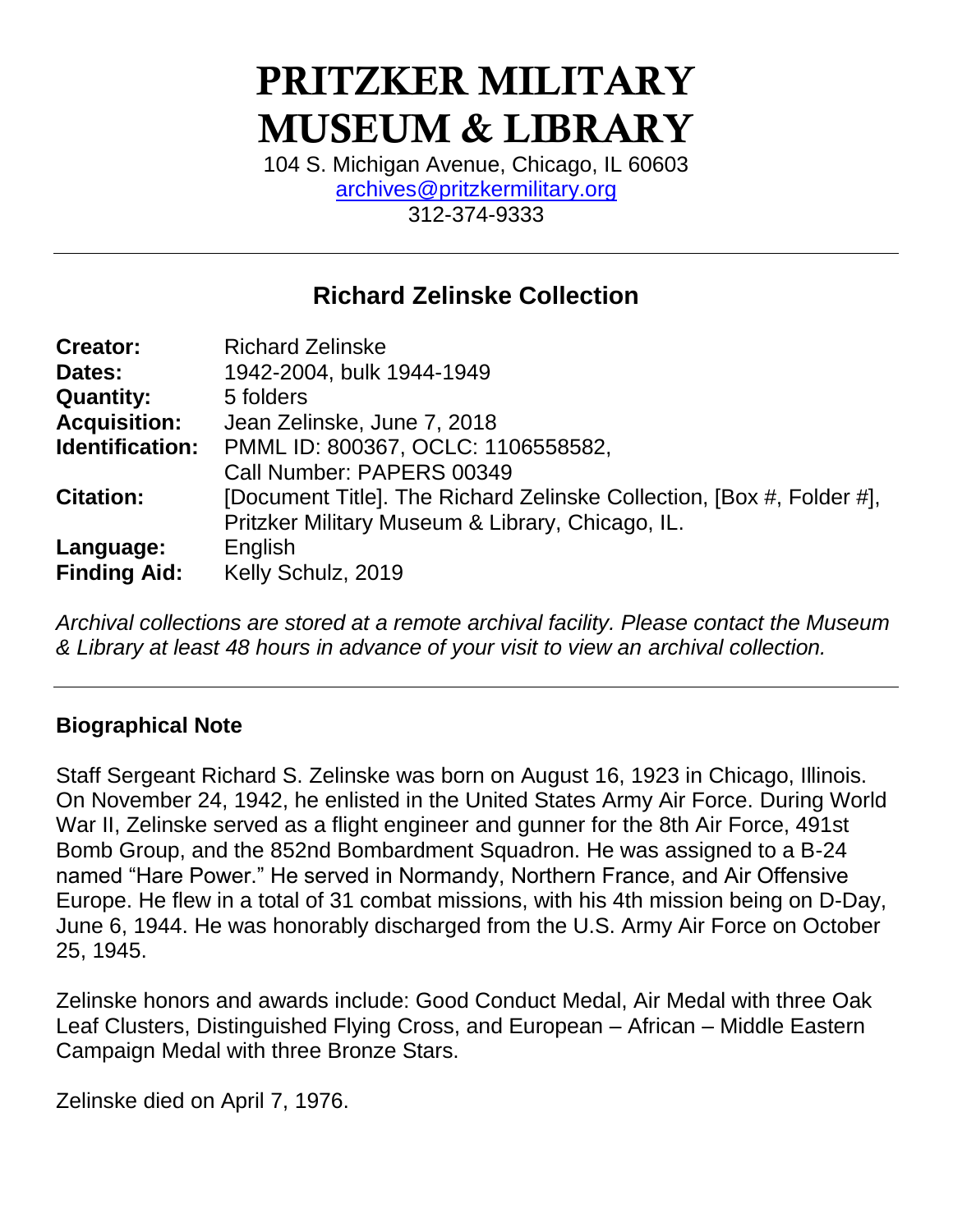#### **Scope and Content of the Collection**

The Richard Zelinske Collection contains service military records, personal items, honors, awards, and certificates relating to Zelinske's service in the United States Army Air Force during World War II. The bulk of the materials date from 1942 to 1949. The collection also contains photographs, many taken in flight, as well as artifacts including uniform jackets, military equipment, patches, awards and decorations, and some souvenirs from his military travels in Brazil, Northern Africa, and Iceland. Photographs and artifacts are separated out.

#### **Arrangement**

The collection arrived in no discernable order. PMML staff have organized the collection by subject and chronologically there within.

#### **Rights**

Copyrights held by Jean Zelinske were transferred to the Pritzker Military Museum & Library. All other rights are held by the author or publisher. Users assume responsibility for following copyright laws as established by US Code Title 17.

#### **Separations**

| <b>Item ID</b> | <b>Call Number</b> | <b>Description</b>                                                                                               | <b>Location</b> |
|----------------|--------------------|------------------------------------------------------------------------------------------------------------------|-----------------|
|                |                    | <b>Photographs</b>                                                                                               |                 |
| 800367026      |                    | Photo of the original photo: Hare Power<br>and its crew (Zelinske 2nd from the right,<br>front row)              |                 |
| 800367027      |                    | Photo of the original photo: Close up of<br>3 members from Hare Power crew<br>photo, with Zelinske in the middle |                 |
| 800367028      |                    | Undated photograph: Group of 6 men,<br>Zelinske is on left, front row                                            |                 |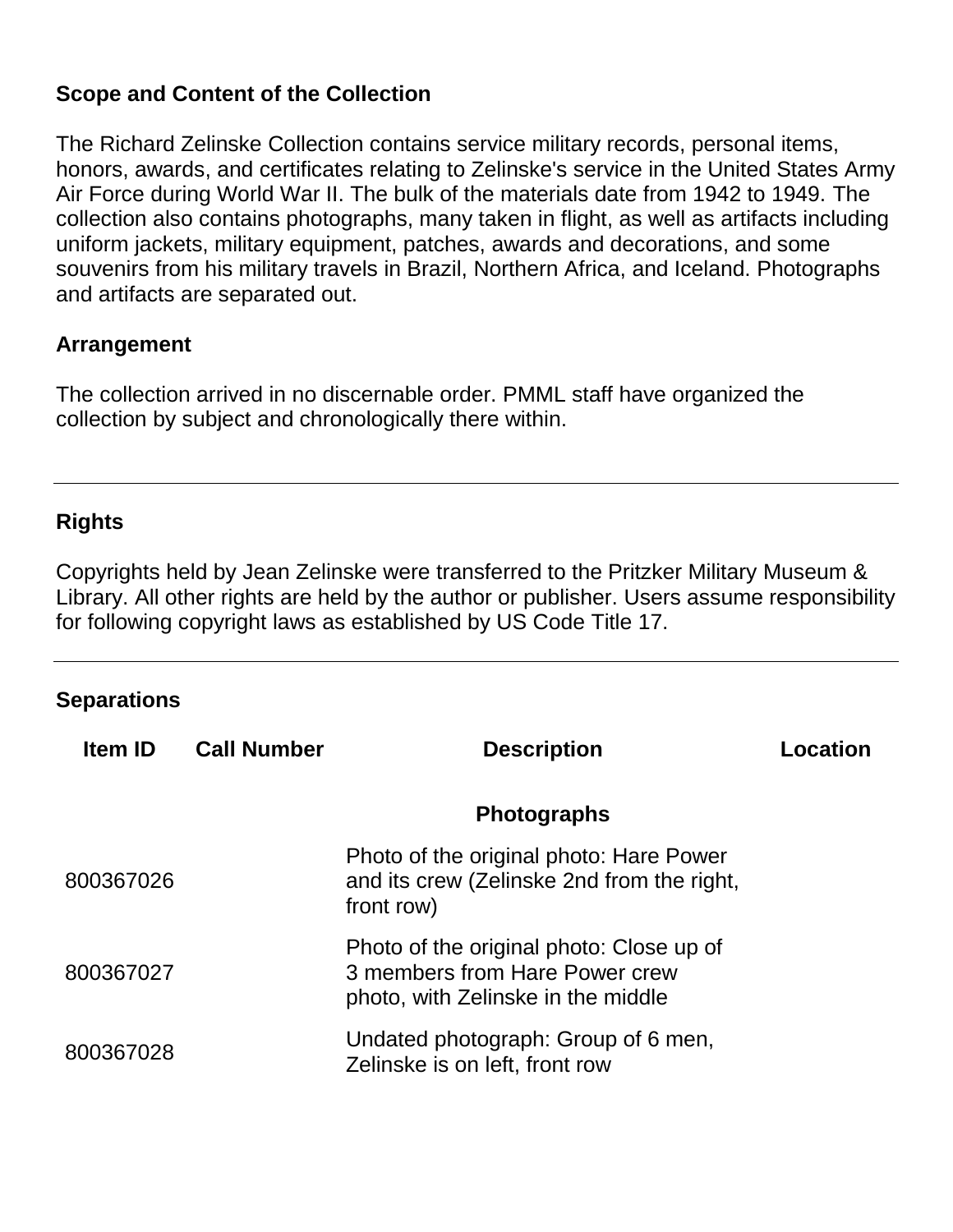| 800367029 | Undated photograph: Possibly Zelinske<br>on wing of Vought F4U Corsair (with<br>"669" painted on side of plane nose)<br>holding on to aircraft canopy and looking<br>into cockpit                    |
|-----------|------------------------------------------------------------------------------------------------------------------------------------------------------------------------------------------------------|
| 800367030 | Undated photograph: 2 unidentified men<br>on wing on Vought F4U Corsair (1 in<br>cockpit, 1 standing on wing next to<br>cockpit)                                                                     |
| 800367031 | Undated photograph: Group of 3<br>unidentified men sitting on wing of<br>Vought F4U Corsair (with "669 painted<br>on side of plane nose)                                                             |
| 800367032 | Undated photograph: Consolidated B-24<br>Liberator, possibly "Hare Power," in<br>flight with other planes far off in<br>background (1 of 3, duplicate image)                                         |
| 800367033 | Undated photograph: Consolidated B-24<br>Liberator, possibly "Hare Power," in<br>flight with other planes far off in<br>background, with illegible note written on<br>back (2 of 3, duplicate image) |
| 800367034 | Undated photograph: Consolidated B-24<br>Liberator, possibly "Hare Power," in<br>flight with other planes far off in<br>background (3 of 3, duplicate image)                                         |
| 800367035 | Undated photograph: Group of 8<br>unidentified aircraft in flight surrounded<br>by flak (1 of 9, duplicate image)                                                                                    |
| 800367036 | Undated photograph: Group of 8<br>unidentified aircraft in flight surrounded<br>by flak (2 of 9, duplicate image)                                                                                    |
| 800367037 | Undated photograph: Group of 8<br>unidentified aircraft in flight surrounded<br>by flak (3 of 9, duplicate image)                                                                                    |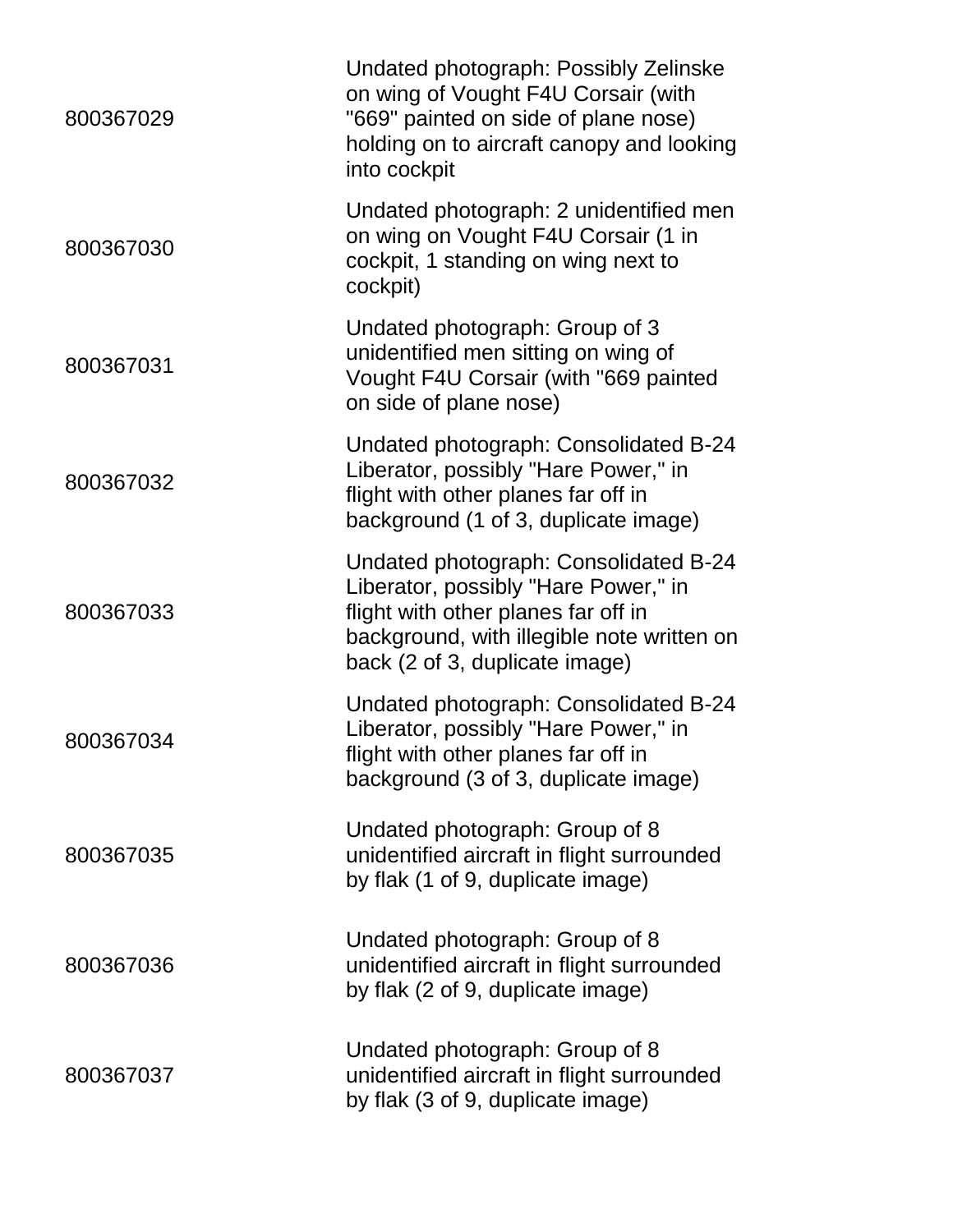| 800367038 | Undated photograph: Group of 8<br>unidentified aircraft in flight surrounded<br>by flak (4 of 9, duplicate image)                                                                                                                  |
|-----------|------------------------------------------------------------------------------------------------------------------------------------------------------------------------------------------------------------------------------------|
| 800367039 | Undated photograph: Group of 8<br>unidentified aircraft in flight surrounded<br>by flak (5 of 9, duplicate image)                                                                                                                  |
| 800367040 | Undated photograph: Group of 8<br>unidentified aircraft in flight surrounded<br>by flak (6 of 9, duplicate image)                                                                                                                  |
| 800367041 | Undated photograph: Group of 8<br>unidentified aircraft in flight surrounded<br>by flak (7 of 9, duplicate image)                                                                                                                  |
| 800367042 | Undated photograph: Group of 8<br>unidentified aircraft in flight surrounded<br>by flak, large print, (8 of 9, duplicate<br>image)                                                                                                 |
| 800367043 | Undated photograph: Group of 8<br>unidentified aircraft in flight surrounded<br>by flak, large print zoomed in to show 7<br>of the 8 aircraft, "Robert Starggush (?)<br>36724725" written on the back (9 of 9,<br>duplicate image) |
| 800367044 | Undated photograph: 2 B-24 Liberator<br>aircraft in flight, with tail of third plane<br>shown                                                                                                                                      |
| 800367045 | Undated photograph: Unidentified aerial<br>landscape                                                                                                                                                                               |
| 800367046 | Undated photograph: Unidentified<br>aircraft surrounded by flak, top of photo<br>shoes part of aircraft with one full<br>airplane in the distance                                                                                  |
| 800367047 | Undated photograph: 6 B-24 Liberators<br>in flight (1 of 2, duplicate image)                                                                                                                                                       |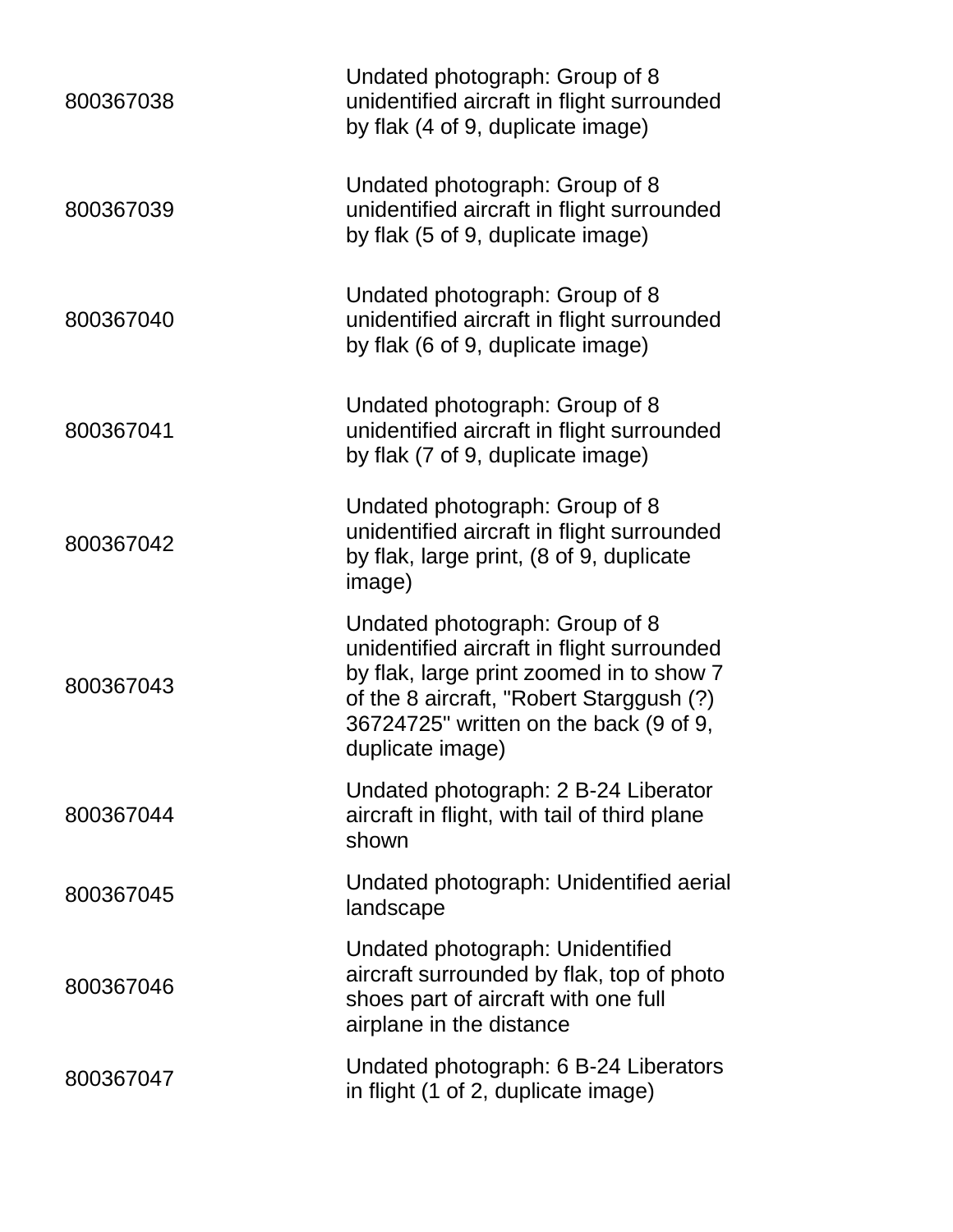| 800367048 | Undated photograph: 6 B-24 Liberators<br>in flight (2 of 2, duplicate image)                                                                                         |
|-----------|----------------------------------------------------------------------------------------------------------------------------------------------------------------------|
| 800367049 | Undated photograph: 750th Squadron B-<br>17 Flying Fortress "Flak Dodger"<br>dropping bombs with other aircraft in<br>background (1 of 4, duplicate image)           |
| 800367050 | Undated photograph: 750th Squadron B-<br>17 Flying Fortress "Flak Dodger"<br>dropping bombs with other aircraft in<br>background (2 of 4, duplicate image)           |
| 800367051 | Undated photograph: 750th Squadron B-<br>17 Flying Fortress "Flak Dodger"<br>dropping bombs with other aircraft in<br>background (3 of 4, duplicate image)           |
| 800367052 | Undated photograph: 750th Squadron B-<br>17 Flying Fortress "Flak Dodger"<br>dropping bombs with other aircraft in the<br>background (4 of 4, duplicate image)       |
| 800367053 | Undated photograph: unidentified<br>aircraft (possibly B-17 Flying Fortress) in<br>flight                                                                            |
| 800367054 | Undated photograph: Two men in<br>uniform, one man on the left (appears to<br>be Zelinske) is holding camera and<br>taking photo of the profile of the second<br>man |
| 800367055 | Photocopy of photograph: Zelinske in<br>Hare Power leather bomber jacket and<br>hat, in color [we do not have original<br>photo]                                     |
| 800367056 | Photocopy of photograph: Zelinske in<br>Hare Power leather bomber jacket, black<br>and white [we do not have original<br>photo]                                      |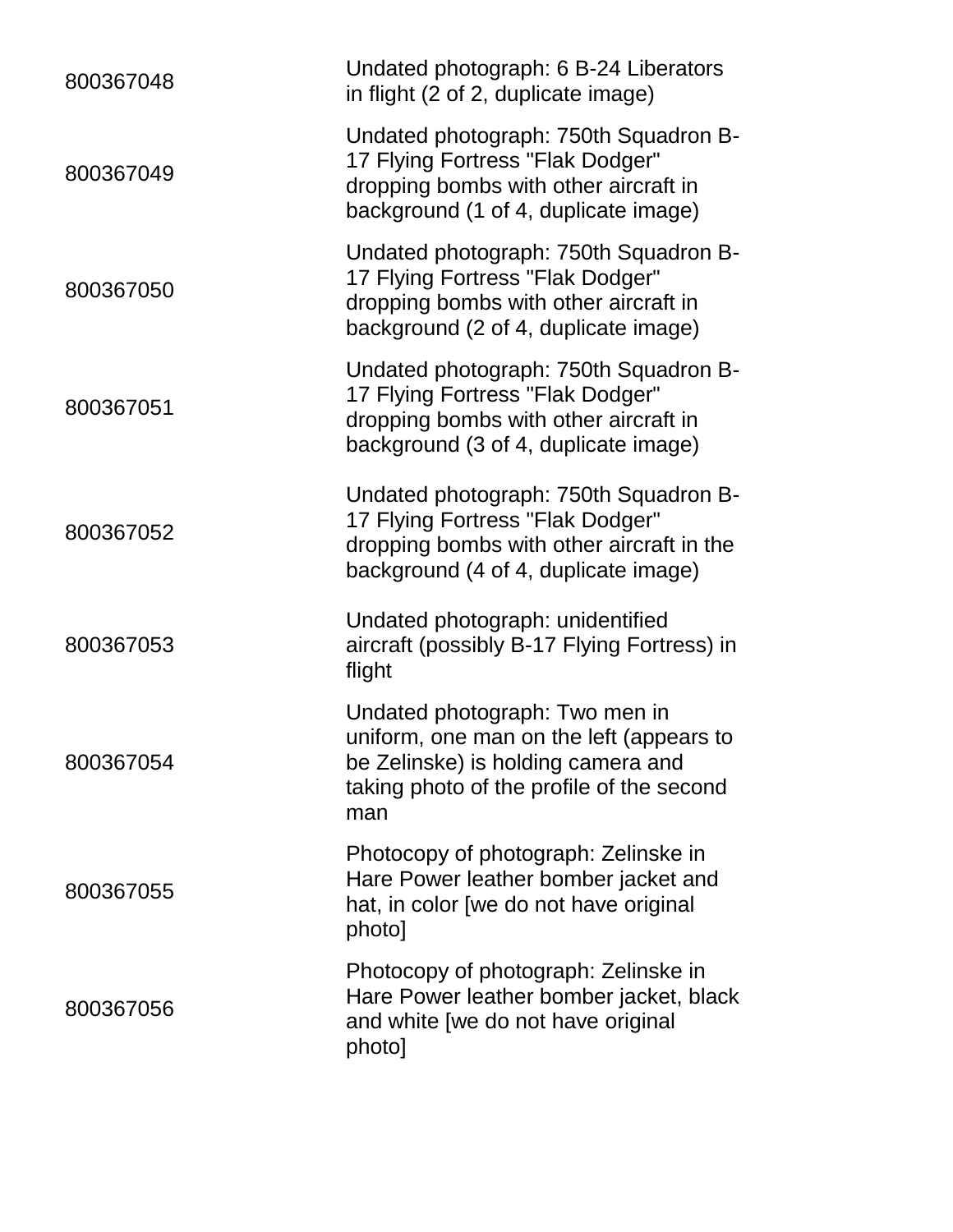### **Artifacts**

| 800367057 | Military ID bracelet "Dick Zelinske"                                                                                                                                                                          |
|-----------|---------------------------------------------------------------------------------------------------------------------------------------------------------------------------------------------------------------|
| 800367058 | Dog tags "Richard Zelinske"                                                                                                                                                                                   |
| 800367059 | Type A-2 leather flight jacket, drawing<br>no. 30-1415, painted with 8th Air Force<br>insignia and 30 bombs on back, includes<br>"Hare Power" patch and "Dick Zelinske"<br>and "Tail Gunner" patches on front |
| 800367060 | Eisenhower jacket with Air Gunner<br>wings, ribbon rows, patches, pins and<br>shoulder sleeve insignia                                                                                                        |
| 800367061 | Uniform jacket with embroidered wings<br>and shoulder insignia                                                                                                                                                |
| 800367062 | Air Medal ribbon and medal in original<br>box, awarded 6/18/1944                                                                                                                                              |
| 800367063 | Distinguished Flying Cross ribbons (2)<br>and medal in original box, awarded<br>8/26/1944                                                                                                                     |
| 800367064 | 2nd Oak Leaf Cluster (attached to<br>General Orders No. 125), awarded<br>7/9/1944                                                                                                                             |
| 800367065 | <b>Ribbon row: Distinguished Flying Cross</b><br>and Air Medal with 3 Oak Leaf Clusters                                                                                                                       |
| 800367066 | Ribbon row: Air Medal with 3 Oak Leaf<br>Clusters, Army Good Conduct Medal,<br>and Euro-African-Middle Eastern<br>Campaign Medal with Bronze Star                                                             |
| 800367067 | Ribbon row: Distinguished Flying Cross,<br>Air Medal with 3 Oak Leaf Clusters, and<br>Euro-African-Middle Eastern Campaign<br><b>Medal with 2 Bronze Stars</b>                                                |
| 800367068 | Ribbon row: Army Good Conduct Medal,<br>American Campaign Medal, and Euro-<br>African-Middle Eastern Campaign Medal                                                                                           |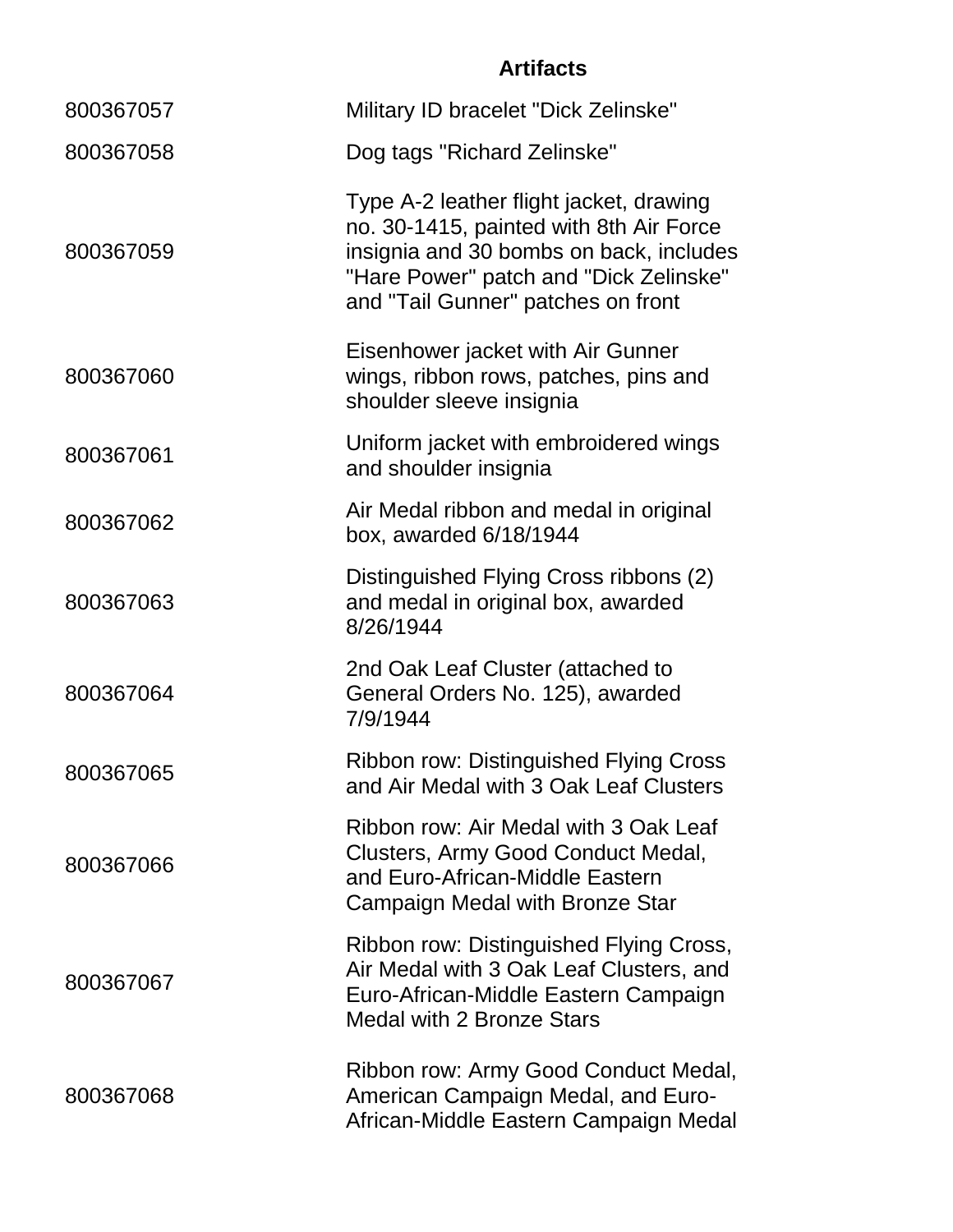| 800367069 | U.S. Army Air Corps Class A Patch                                                                                                                                                                                                           |
|-----------|---------------------------------------------------------------------------------------------------------------------------------------------------------------------------------------------------------------------------------------------|
| 800367070 | WWII U.S. Army Air Corps 8th Air Force<br>Class A Patch                                                                                                                                                                                     |
| 800367071 | WWII U.S. Army Air Corps 8th Air Force<br>Class A Patch                                                                                                                                                                                     |
| 800367072 | <b>WWII Airborne Command Shoulder</b><br>Patch                                                                                                                                                                                              |
| 800367073 | <b>WWII Airborne Command Shoulder</b><br>Patch                                                                                                                                                                                              |
| 800367074 | U.S. Army Garrison Hawaii Class A<br>Patch                                                                                                                                                                                                  |
| 800367075 | U.S. Army Enlisted Rank Insignia -<br><b>Sergeant Chevron Patch</b>                                                                                                                                                                         |
| 800367076 | U.S. Army Enlisted Rank Insignia - Staff<br><b>Sergeant Chevron Patch</b>                                                                                                                                                                   |
| 800367077 | "Hare Power" leather patch                                                                                                                                                                                                                  |
| 800367078 | U.S. Army Air Corps 8th Air Force pin                                                                                                                                                                                                       |
| 800367079 | U.S. Army Air Force Aircrew wings pin,<br>circa 1944-1945                                                                                                                                                                                   |
| 800367080 | Air Medal lapel pin                                                                                                                                                                                                                         |
| 800367081 | Enlisted personnel "U.S." insignia pin                                                                                                                                                                                                      |
| 800367082 | Enlisted personnel U.S. Army Aviation<br>Branch insignia pin                                                                                                                                                                                |
| 800367083 | U.S. Army Air Force Oxygen Mask,<br>manufactured by Bulbulico, the Ohio<br>Chemical & Mfg. Co., stamped with<br>"Demand, Oxygen Mask, Type A-14,<br>Medium" on front and "Property Air<br>Force U.S. Army Spec. No. 3163, 11-43"<br>on side |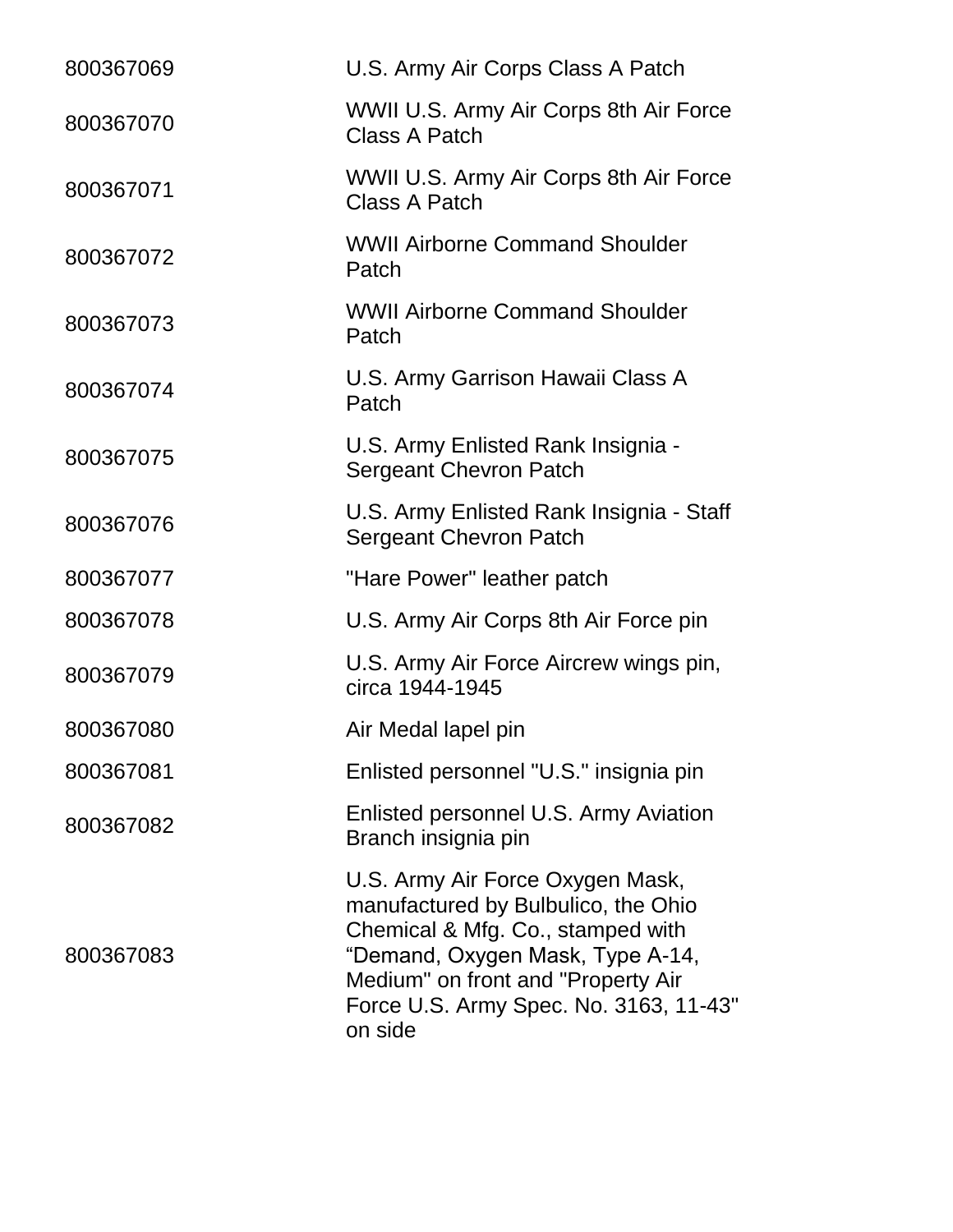| 800367084 | WWII U.S. Army Air Force B-8 M-1944<br>goggles with red night adaptation<br>lenses, stamped with "Polaroid, Aviation<br>Goggle, No. 1065, T.M. Reg. U.S. Pat.<br>Off."                                                                                                                                                                                                                                                                                                          |
|-----------|---------------------------------------------------------------------------------------------------------------------------------------------------------------------------------------------------------------------------------------------------------------------------------------------------------------------------------------------------------------------------------------------------------------------------------------------------------------------------------|
| 800367085 | Brown leather wallet with stamped<br>designs, written inside: "Bought at<br>Merakeck Africa" and "Dick", contained<br>the following: 2 franc note and a "short"<br>snorter" made up of 6 notes/currency<br>taped together from the following<br>countries: Trinidad and Tobago (1 dollar<br>note), Brazil (5 & 20 real notes),<br>Senegal (5 franc note), Morocco (50<br>franc note) and England (10 shilling<br>note) and includes various signatures<br>and handwritten notes |
| 800367086 | Leather wallet with braided edges, hand<br>colored designs, and "Casablanca<br>Maroc" on front                                                                                                                                                                                                                                                                                                                                                                                  |
| 800367087 | Purple handkerchief painted with white<br>bird and "Iceland"                                                                                                                                                                                                                                                                                                                                                                                                                    |
| 800367088 | White handkerchief with outline of island<br>(possibly Iceland) and "Island" written<br>inside                                                                                                                                                                                                                                                                                                                                                                                  |
| 800367089 | Pink handkerchief with embroidered<br>Iceland flag and painted with "1943" and<br>"Iceland"                                                                                                                                                                                                                                                                                                                                                                                     |
| 800367090 | White handkerchief with glitter painted<br>Iceland flag and "Island"                                                                                                                                                                                                                                                                                                                                                                                                            |
| 800367091 | Blue velvet "Overseas Hero" banner with<br>gold star                                                                                                                                                                                                                                                                                                                                                                                                                            |
| 800367092 | 1944 Champion Canvas Supplies Inc<br>top load canvas duffle bag, stamped<br>with "US" by handle, with airline tag<br>"side 1: Delta Air Lines, ORD, O'Hare<br>Airport, Chicago, ILL., side 2: Delta                                                                                                                                                                                                                                                                             |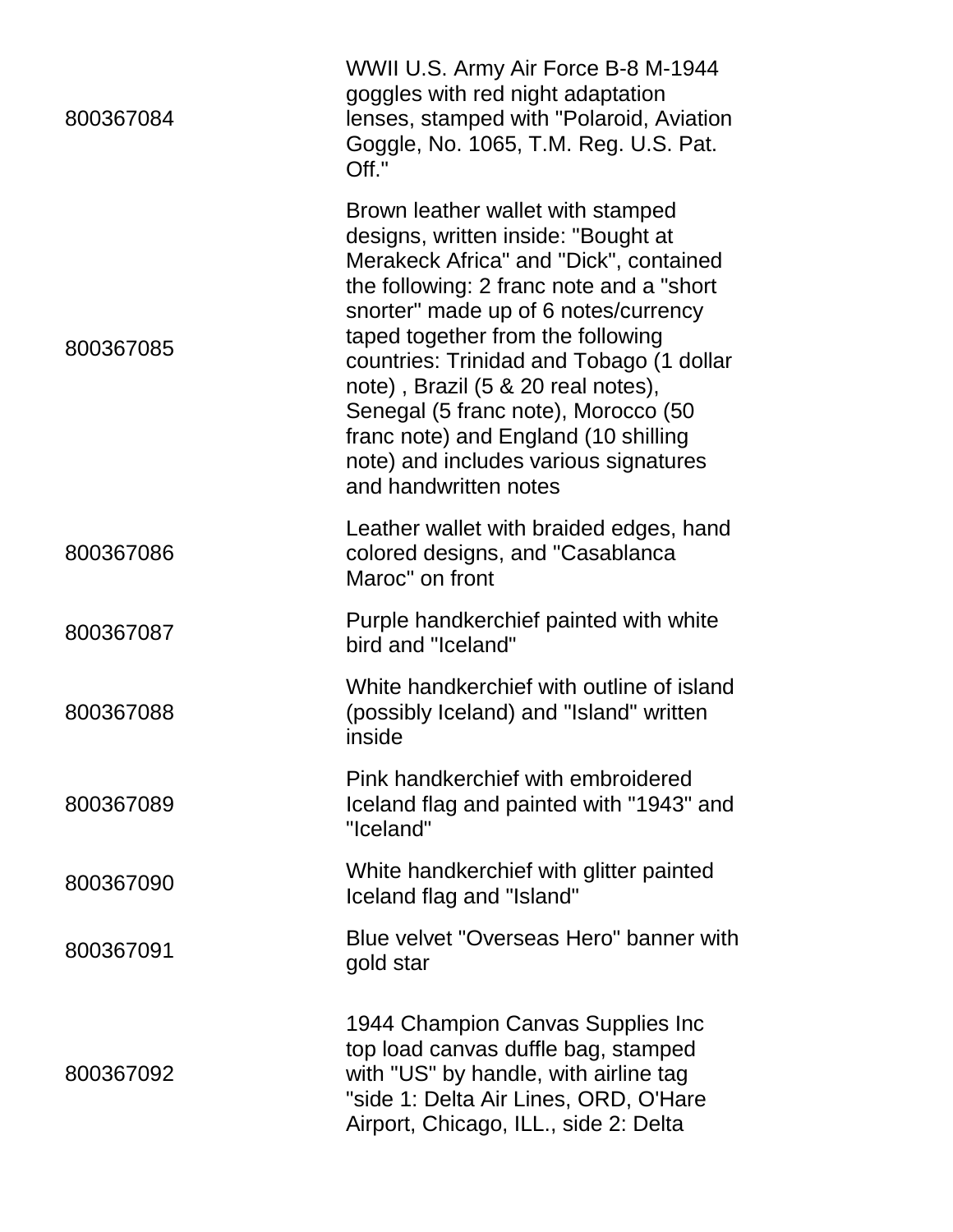Airlines O'Hare Airport, Chicago, ILL., Flight 551 to ORD, 934-624"

| 800367093 | Ludwig Professional Bugle with corduroy<br>bag                   |
|-----------|------------------------------------------------------------------|
| 800367094 | American Flag presented during<br>Zelinske's funeral, April 1976 |

#### **Key Subjects**

This collection is indexed under the following headings in the Library's online catalog. Researchers interested in materials about related topics, persons, or places should search the catalog using these subject headings.

#### **Subjects**

United States. Army. Air Corps United States, Army Air Forces United States. Army Air Forces. Air Force, 8<sup>th</sup> United States. Army Air Forces. Bomb Group, 491st World War, 1939-1945 World War, 1939-1945 – Aerial operations B-24 (Bomber)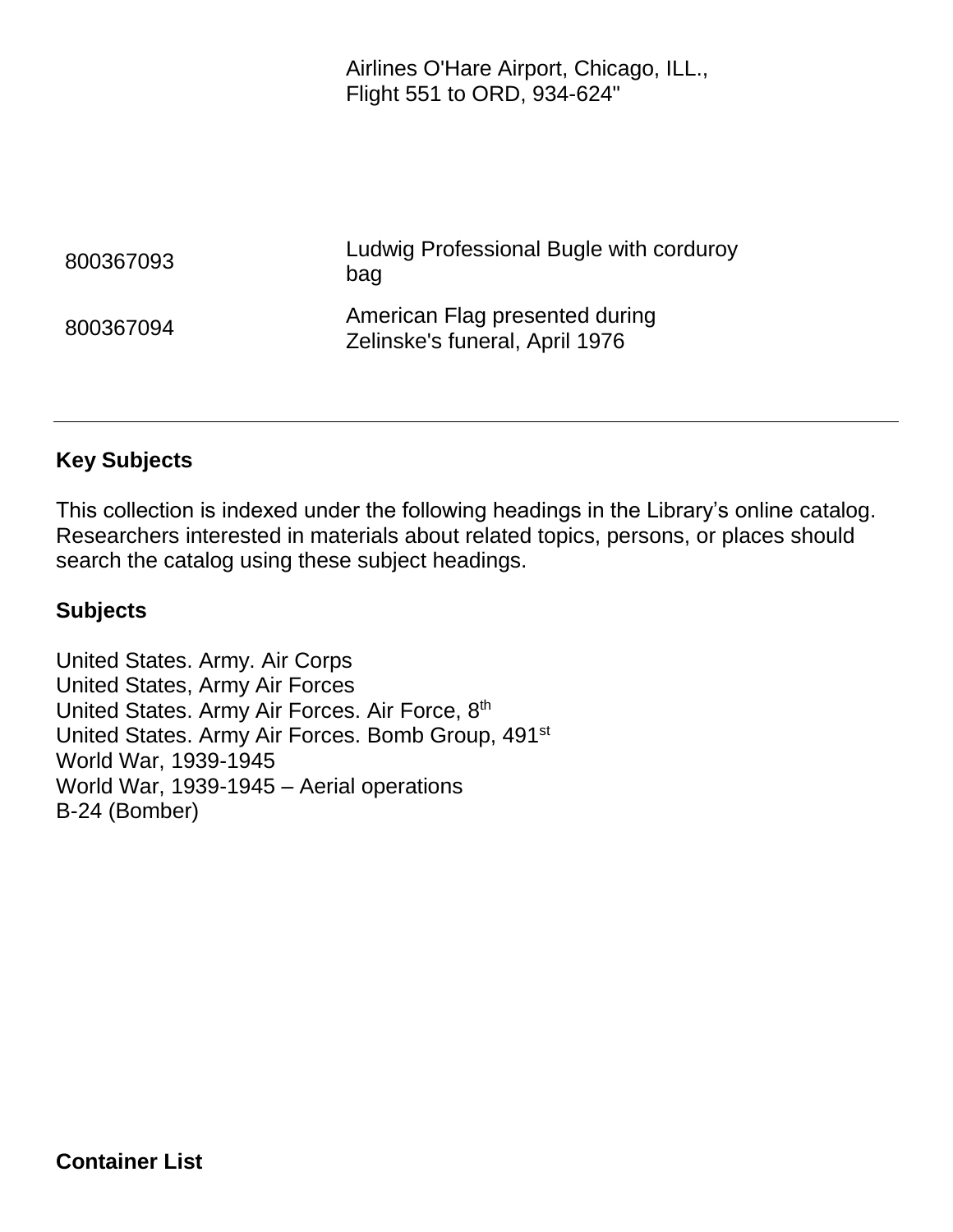| Box | <b>Folder</b> | Item ID#  | Title                                                                                                                                                                                            | <b>Dates</b>              |
|-----|---------------|-----------|--------------------------------------------------------------------------------------------------------------------------------------------------------------------------------------------------|---------------------------|
|     |               |           | <b>Military Service Records</b>                                                                                                                                                                  |                           |
| 1   | 1             | 800367001 | United States Army Recruiting and<br>Induction Service letter of induction into<br>the U.S. Army for Air Corps                                                                                   | 11/24/1942                |
| 1   | 1             | 800367002 | United States of America Veterans'<br><b>Administration, National Service Life</b><br>Insurance certificate                                                                                      | 12/1/1942                 |
| 1   | 1             | 800367003 | Individual Flight Record (Stations:<br>Jefferson Proving Ground; Morrison<br>Field; AAF Station 366; AAB Pueblo,<br>Colorado; Herington, Kansas; AAB<br>Blythe, California; Davis-Monthan Field) | 11/1943-<br>9/1945        |
| 1   | 1             | 800367004 | Headquarters 4265th AAF Base Unit<br>Group 25-9 Processing Roster                                                                                                                                | 10/23/1945                |
| 1   | 1             | 800367005 | Army of the United States Separation<br><b>Qualification Record</b>                                                                                                                              | 10/25/1945                |
| 1   | 1             | 800367006 | Army of the United States Honorable<br>Discharge certificate and Enlisted<br><b>Record and Report of Separation</b><br>Honorable Discharge form                                                  | 10/25/1945                |
| 1   | 1             | 800367007 | <b>Application for Servicemen's</b><br>Readjustment Allowance State form                                                                                                                         | 11/16/1945                |
| 1   | 1             | 800367008 | Selective Service System Notice of<br><b>Classification card</b>                                                                                                                                 | 9/30/1949                 |
| 1   | 1             | 800367009 | United States of America Veterans<br>Administration Certificate of Eligibility                                                                                                                   | 4/8/1957                  |
| 1   | 1             | 800367010 | Email exchange between AI Blue and<br>Kirk Zelinske listing full crew list of Hare<br>Power                                                                                                      | 10/12/2004-<br>10/18/2004 |
| 1   | 1             | 800367011 | <b>Veterans Administration</b><br><b>Acknowledgement of Special Dividend</b><br><b>Application card</b>                                                                                          | u.d.                      |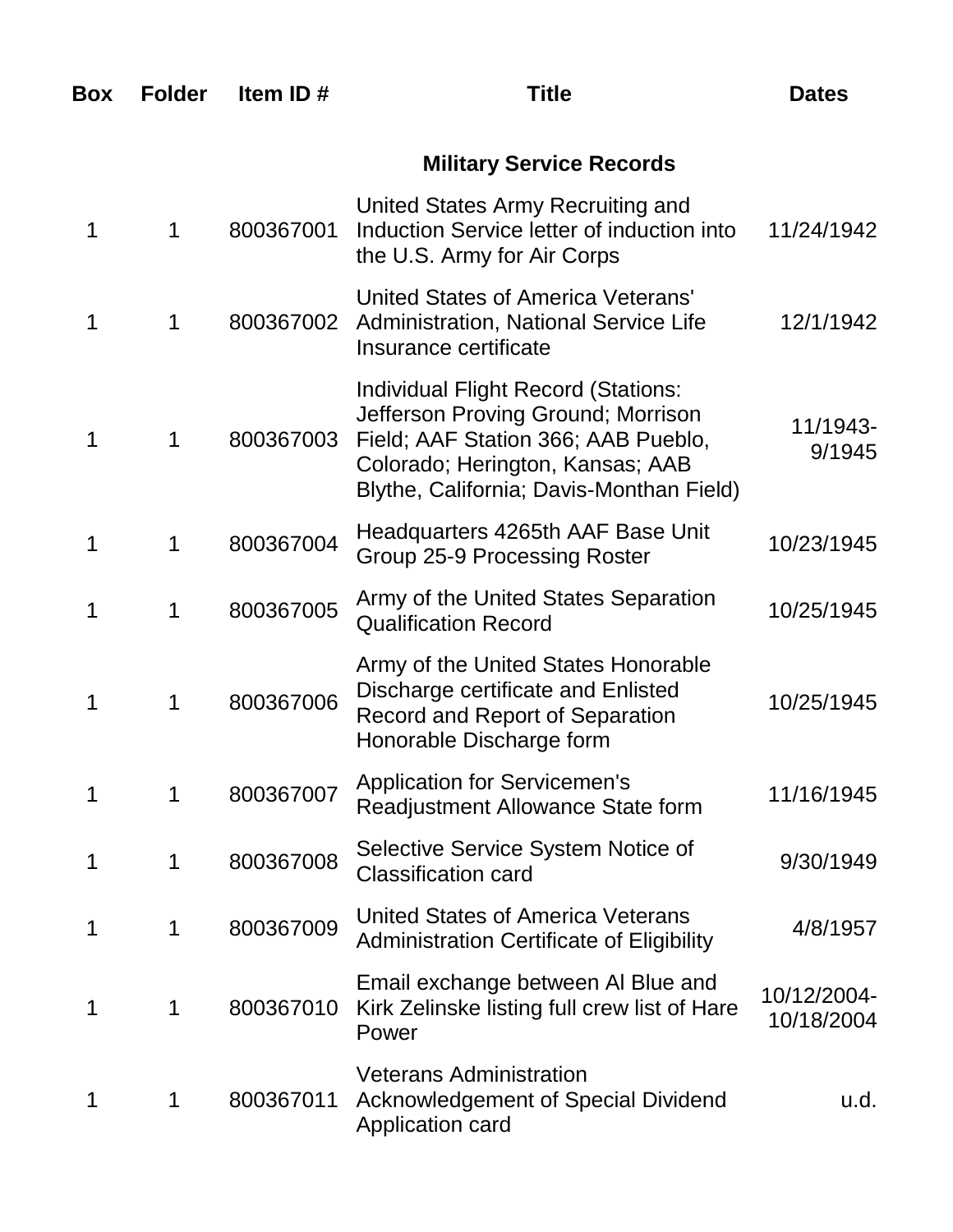| $\mathbf 1$ | 1              |           | 800367012 Personal Affairs Information Sheet                                                                                                                                                                                            | u.d.               |
|-------------|----------------|-----------|-----------------------------------------------------------------------------------------------------------------------------------------------------------------------------------------------------------------------------------------|--------------------|
| 1           | 1              | 800367013 | Loose Envelope to Zelinske, 18th Sqdn,<br>34th Bomb Gr., Army Air Base, Blythe,<br>California from Army Air Forces War<br>Department, SDSO, 11th Sub Depot,<br>AAB, Blythe, California                                                  | u.d.               |
|             |                |           | <b>Honors, Awards, and Certificates</b>                                                                                                                                                                                                 | 1944-1947,<br>u.d. |
| 1           | 2              | 800367014 | General Orders No. 102 from<br><b>Headquarters 2D Bombardment</b><br>Division: awarding Zelinske with an Air<br>Medal                                                                                                                   | 6/18/1944          |
| 1           | 2              | 800367015 | General Orders No. 111 from<br>Headquarters 2D Bombardment<br>Division: awarding Zelinske with 1st<br>Oak Leaf Cluster in addition to the Air<br>Medal previously awarded                                                               | 6/26/1944          |
| 1           | $\overline{2}$ | 800367016 | General Orders No. 125 from<br><b>Headquarters 2D Bombardment</b><br>Division: awarding Zelinske with 2nd<br>Oak Leaf Cluster (had Oak Leaf Cluster<br>attached but they have been separated<br>into the artifacts for this collection) | 7/9/1944           |
| $\mathbf 1$ | $\overline{2}$ | 800367017 | General Orders No. 208 from<br><b>Headquarters 2nd Bombardment</b><br>Division: awarding Zelinske with the<br><b>Distinguished Flying Cross</b>                                                                                         | 8/26/1944          |
| $\mathbf 1$ | $\overline{2}$ | 800367018 | Headquarters 491st Bombardment<br>Group (H) Certificate of Valor                                                                                                                                                                        | 12/5/1944          |
| 1           | $\overline{2}$ | 800367019 | State of Illinois Service Recognition<br>Certificate                                                                                                                                                                                    | 1947               |
| 1           | $\overline{2}$ | 800367020 | U.S. Army Air Forces "For Meritorious<br>Service" award                                                                                                                                                                                 | u.d.               |